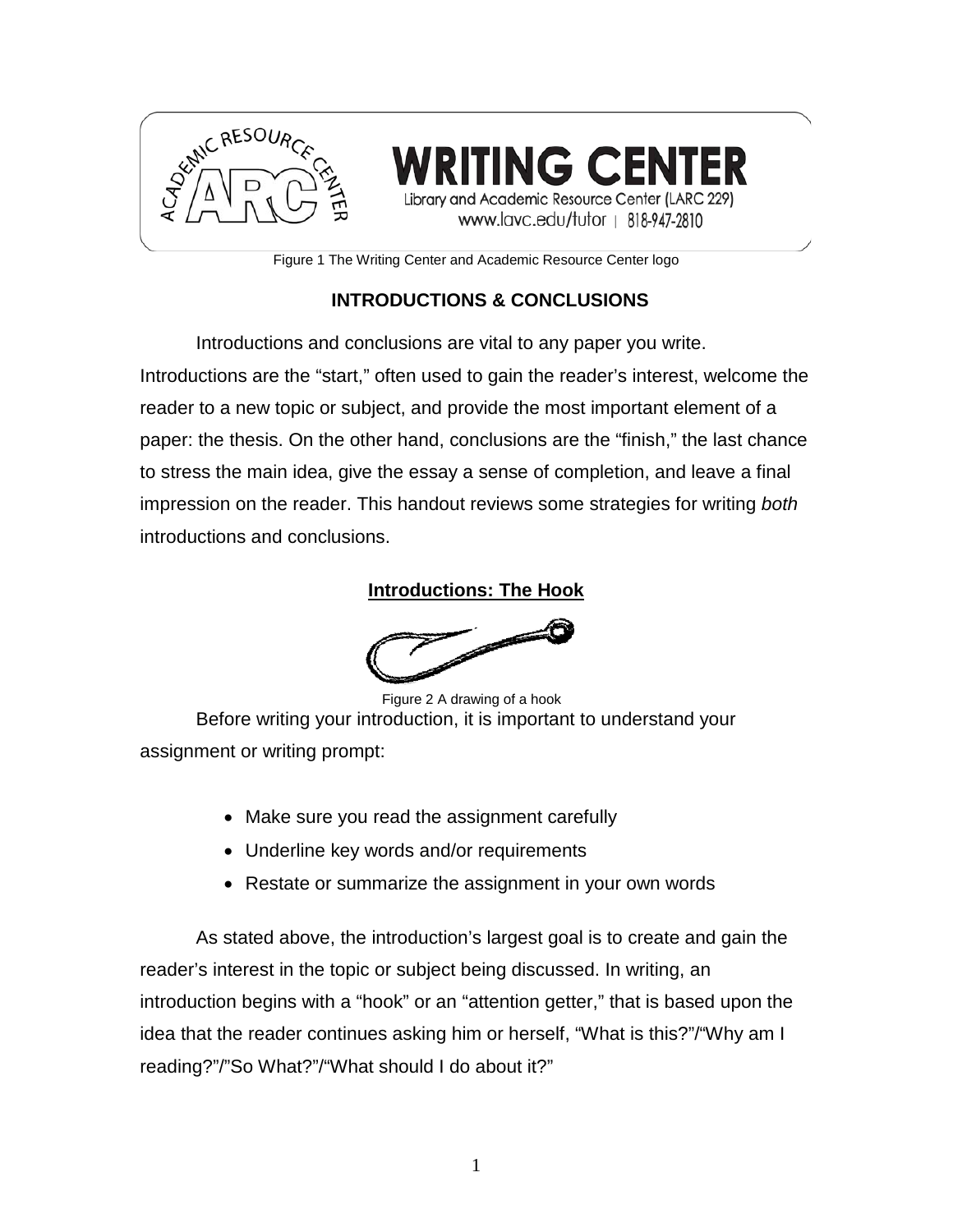When it comes to gaining and keeping the reader's interest, there are a few different techniques that can be used in introductions. The chart below illustrates the technique, its definition, and an example:

| <b>Technique</b>      | <b>Definition</b>                 | <b>Example</b>                   |
|-----------------------|-----------------------------------|----------------------------------|
| A Real Life Story or  | Using a real life story will not  | For instance, one could use a    |
| Narrative             | only get the reader to relate to  | childhood experience in a        |
|                       | but to empathize on a subject.    | paper about the transition from  |
|                       |                                   | adolescence to adulthood.        |
| A Rhetorical Question | Rhetorical questions are used to  | "If gun control laws remain as   |
|                       | arouse interest without requiring | lenient as they are, how can we  |
|                       | an answer. Either the answer is   | expect our children to be        |
|                       | obvious, or it will keep the      | safe?"                           |
|                       | reader's curiosity until you      |                                  |
|                       | provide it.                       |                                  |
| A Quotation           | A quotation from a celebrity or   | "If practice makes perfect, and  |
|                       | expert not only grabs the         | no one's perfect, then why       |
|                       | audience's attention, but also    | practice?" – musician Billy      |
|                       | reinforces your point.            | Corgan                           |
| An Unusual Statement  | By providing something that       | If you were writing a paper on   |
|                       | your audience has never read      | Rene Descartes' beliefs          |
|                       | before, you can be sure that the  | regarding existence, a           |
|                       | eyes of your readers are fixed on | statement such as "What if I     |
|                       | your topic.                       | were to tell you that everything |
|                       |                                   | you hold to be true is not       |
|                       |                                   | real?" would probably catch      |
|                       |                                   | the reader's attention.          |
| <b>Humor</b>          | Using tasteful humor is another   | An appropriate joke for a paper  |
|                       | great way to gain the reader's    | on weather in the Pacific        |
|                       | interest. A joke relevant to the  | Northwest would be, "If I had    |
|                       | main topic can be a surprisingly  | a dollar for every time it       |
|                       | effective way of making the       | rained, I could afford to live   |
|                       | reader interested.                | somewhere nicer."                |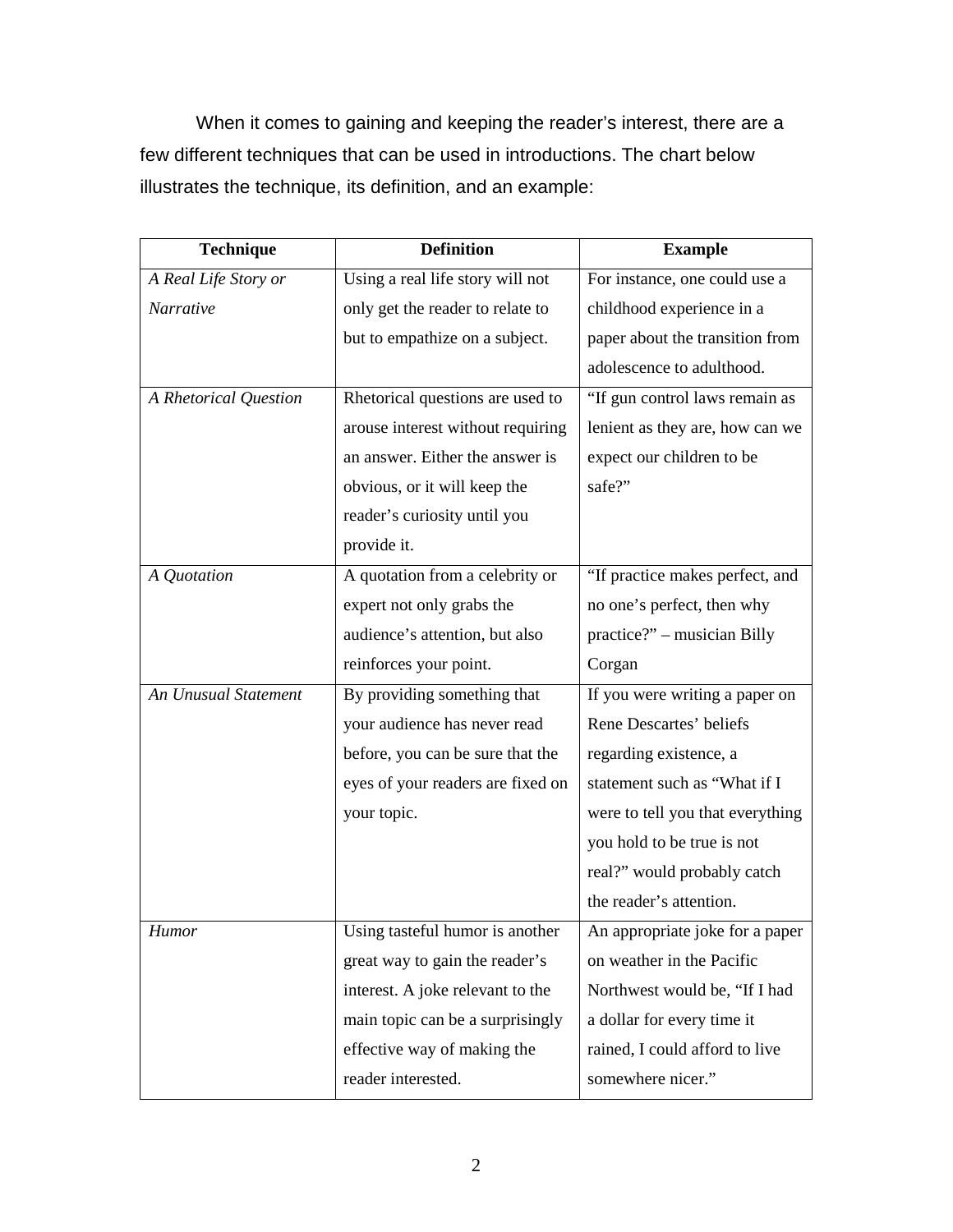| A Shocking Statistic | In terms of results, statistics are | For example, "Only 55% of   |
|----------------------|-------------------------------------|-----------------------------|
|                      | much like quotations. They          | Americans know that the Sun |
|                      | quickly capture the reader's        | is a star."                 |
|                      | interest and support the main       |                             |
|                      | topic.                              |                             |

Although introductions are used to gain reader **interest**, they also provide essential information about the topic's **background**, identify the **main idea**, and **preview** or set the stage for the paper. Introductions also serve as the means for a writer to "**enter the academic conversation"** being held about that particular topic or subject. Lastly, the introduction serves as the place for writers to layout their argument clearly and concisely in what is known as the **thesis statement**.

There are many ways to enter the academic conversation, but the key is to start with what "they" say first, and then respond. Listed below are some examples:

### **A. Start with what "they" say about the subject.**

- $\rightarrow$  Americans today tend to believe that \_\_\_\_\_.
- $\rightarrow$  It is often said that  $\rightarrow$
- $\rightarrow$  Many people assume that \_\_\_\_\_.
- $\rightarrow$  In discussions of X, one controversial issue has been  $\rightarrow$  . On one hand, \_\_\_\_\_ argues \_\_\_\_\_. On the other hand, \_\_\_\_\_ contends \_\_\_\_\_.

#### **B. Respond in one of three ways.**

*b1.Yes – Or, agreeing with a difference*

- $\rightarrow$  X is surely right about \_\_\_\_\_ because, as he/she may not be aware, recent studies have shown that \_\_\_\_\_.
- $\rightarrow$  X's theory of \_\_\_\_\_ is extremely useful because it sheds insight on the difficult problem of  $\qquad$ .
- $\rightarrow$  Scientists agree that \_\_\_\_, a point that needs emphasizing since so many people believe and the set of the many people believe

### *b2.No – Or, disagreeing with reasons*

- $\rightarrow$  X is mistaken because he/she overlooks \_\_\_\_.
- $\rightarrow$  X's claim that \_\_\_\_\_ rests upon the questionable assumption that
- \_\_\_\_\_.  $\rightarrow$  X's view is mistaken about because, as recent research (personal experience) has shown, \_\_\_\_\_.
- → By focusing on \_\_\_\_\_, X overlooks the deeper problem of \_\_\_\_\_.
- $\rightarrow$  X claims \_\_\_\_, but we don't need him/her to tell us that. Anyone familiar with \_\_\_\_\_\_ has long known that \_\_\_\_\_.

*b3.Yes, but – Or, agreeing and disagreeing simultaneously*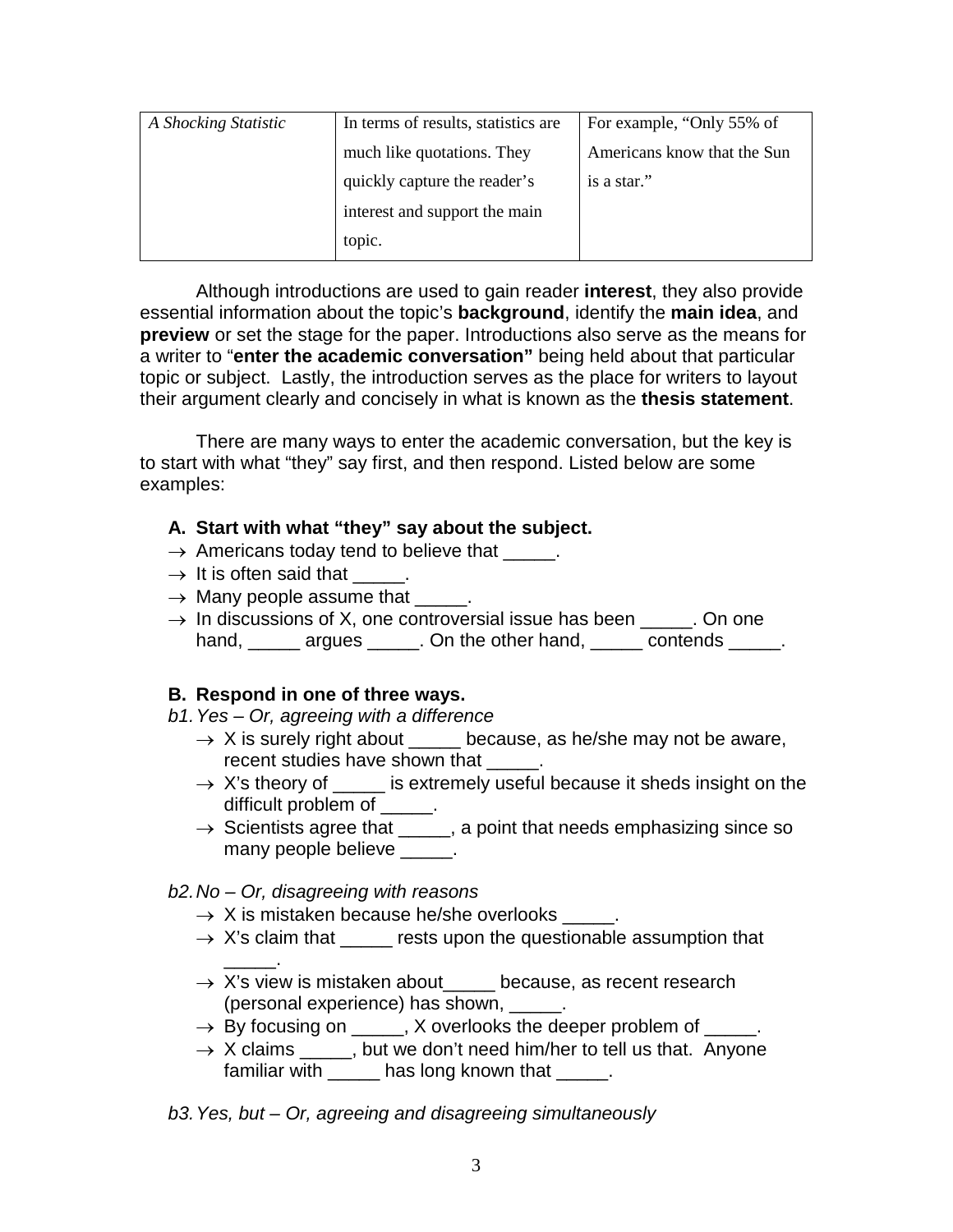- $\rightarrow$  Although many agree with X to a point, his/her overall conclusion is false that \_\_\_\_\_\_ because \_\_\_\_\_.
- $\rightarrow$  Although people disagree with much of what X says, his/her final conclusion is consistent that
- → Though many concede that \_\_\_\_\_, it is wrong to conclude that \_\_\_\_\_.
- $\rightarrow$  X is right that \_\_\_\_\_, but she seems to be on more dubious ground when she/he states  $\qquad \qquad$ .

\*For more information about "entering the academic conversation," or for more template examples, please reference *Tthey Say/I Say: The Moves That Matter in Persuasive Writing* by Gerald Graff.

One can use an upside down triangle in order to illustrate the body of an introduction:



*Notice how the introductory paragraph (triangle) narrows down from a broad attention getter to a specific thesis statement.*

**Figure 3 Image of an introduction format**

### **The Thesis Statement:**

It is important to recognize exactly what the term "thesis statement" means. A thesis statement is simply the point of an essay. In other words, the thesis is your **main idea** or the position you want to *prove* in your essay. When it comes to developing a thesis, first, it is important to understand the goal of your writing assignment:

1. The **expository** or **explanatory paper** explains something to the audience. The formula for an expository paper's thesis is the same as the analytical paper's thesis, but you can speak to just one point: **X** *is* **Y.** *Ex: The planet is polluted.*

2. There is the **analytical paper** that breaks down an issue or an idea into its component parts, evaluates the issue or idea, and presents the breakdown and evaluation to the audience. A thesis formula for an analytical paper might look like this: **X** *is* **Y** *because* **of 1, 2, and 3.**

> *Ex: The planet is polluted because of the emission of oil, trash, and e-waste.*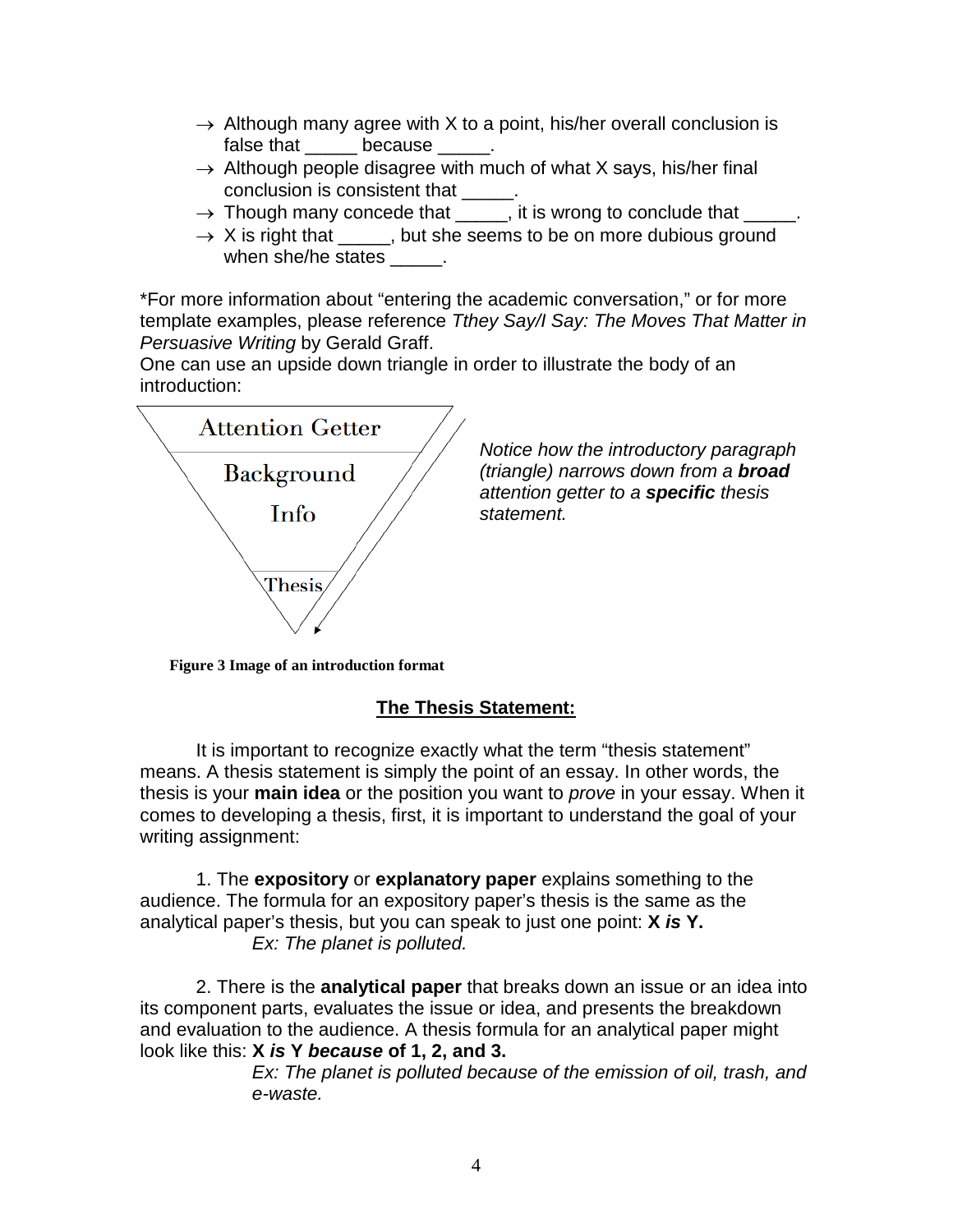3. Finally, the **argumentative paper** makes a claim about a topic and justifies this claim with specific evidence. The claim could be an opinion, a proposal, an evaluation, a cause-and-effect statement, or an interpretation. The goal of the argumentative paper is to convince the audience that the claim is true based on the evidence provided. The formula for this type of paper derives from the analytical paper. **X** *should be* **Y** *because* **of 1, 2, and 3.**

> *Ex: The emission of oil, trash, and e-waste should be significantly reduced because it pollutes the planet.*

\* For more information (or examples) on thesis writing, please refer to the Thesis Statement handout available in the Writing Center.

## **Introduction Checklist**

- **Did you create interest in the topic for your reader(s)?**
- **Did you include brief background information about the topic of your thesis?**
- **Did your thesis statement cover all the topics that will be discussed in the body paragraphs?**
- **Did you state your thesis clearly at the end of the paragraph?**

Once you have an introduction and a thesis, you can move on to writing body paragraphs. One of the benefits of creating a well-formulated thesis is that it directs your paper in structure and content. If you are writing the standard fiveparagraph essay, the first paragraph will be the introduction, and the last one will be the conclusion, which leaves three paragraphs to fill.

Looking at the example, "*The planet is polluted because of the emission of oil, trash, and e-waste,"* one can see that there are three topics that can be



designated to their own paragraphs. (Body  $1 = \text{Oil}$ ;

Body  $2 =$  Trash; Body  $3 = E-Waste$ )

Body paragraphs work in the opposite way of introduction paragraphs: They go from something *narrow* - a specific **Topic Sentence** (similar to a thesis statement because it dictates what will be covered inside the paragraph) - to more *broad* information. In the instance of the examples above, the first body paragraph and topic sentence would be about oil, the second about trash, and so on. Once you have written your body paragraphs, you can move on to the conclusion.

**Figure 4 Diagram of the 5 paragraph structure**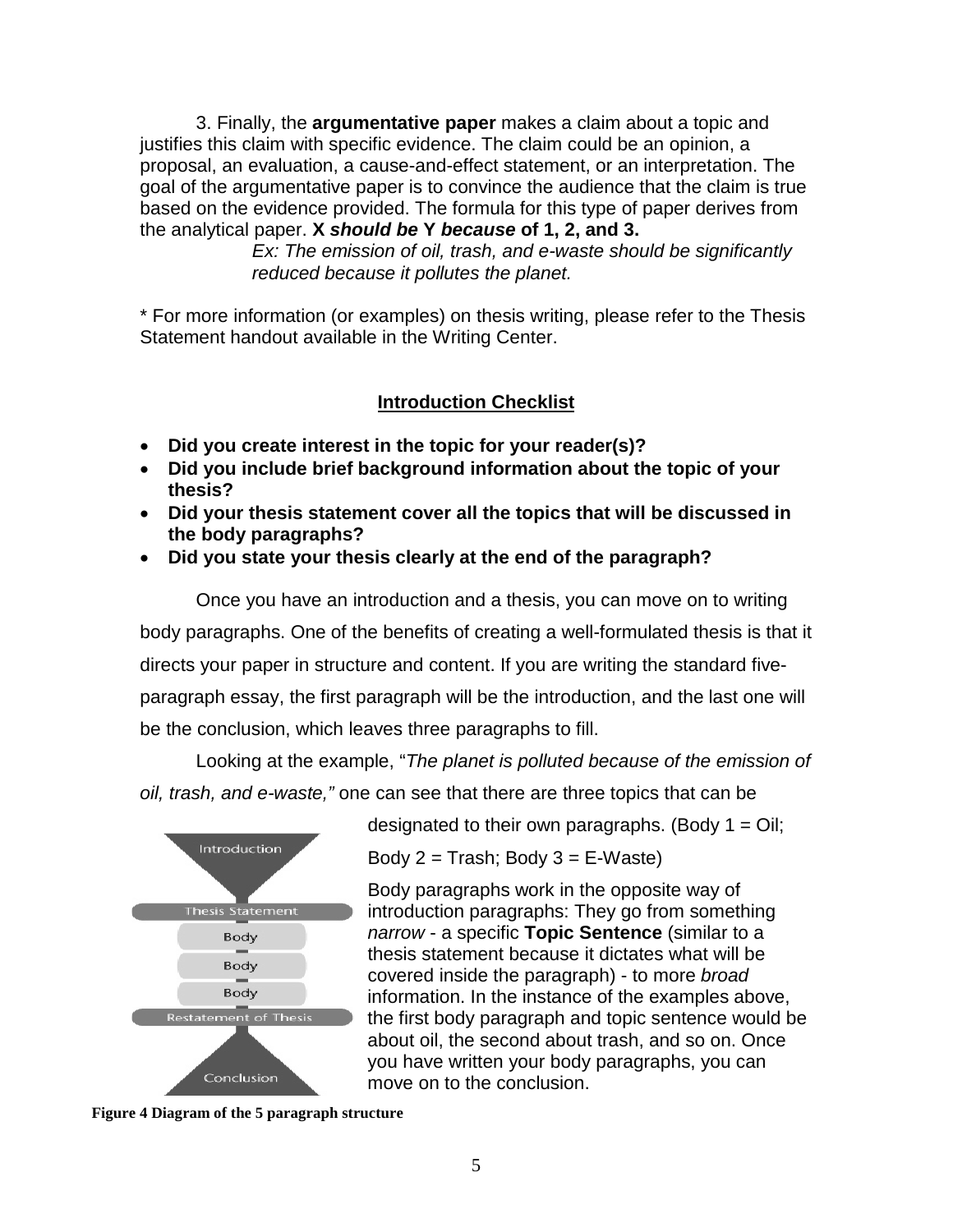**Conclusions:** To reiterate, conclusions are the last place to show the significance and meaning of your paper. You may want to use the first sentence to give the reader a last general look at the topic or a brief rundown of what you have explained so far. In other words, you are re-stating the thesis, but remember to try not to use the same vocabulary used in the thesis of the introduction – paraphrase or summarize the point. **The conclusion contains no new ideas or information**; thus, the purpose of the conclusion is to concisely summarize your findings and take a broad view of their importance.



**Figure 5 Diagram of a conclusion**

The conclusion is also the last place to answer any questions, *perhaps the rhetorical one you may have used in your introduction*, and it is where you can include your own opinion. This is where papers can differ the most because you could end with a recommendation or the larger implications associated with the issue. What do you think the reader should do? What is the larger and broader significance of this issue? For example, if you are writing about the importance of recycling, how could someone who doesn't recycle start? Or, how could this action impact the world?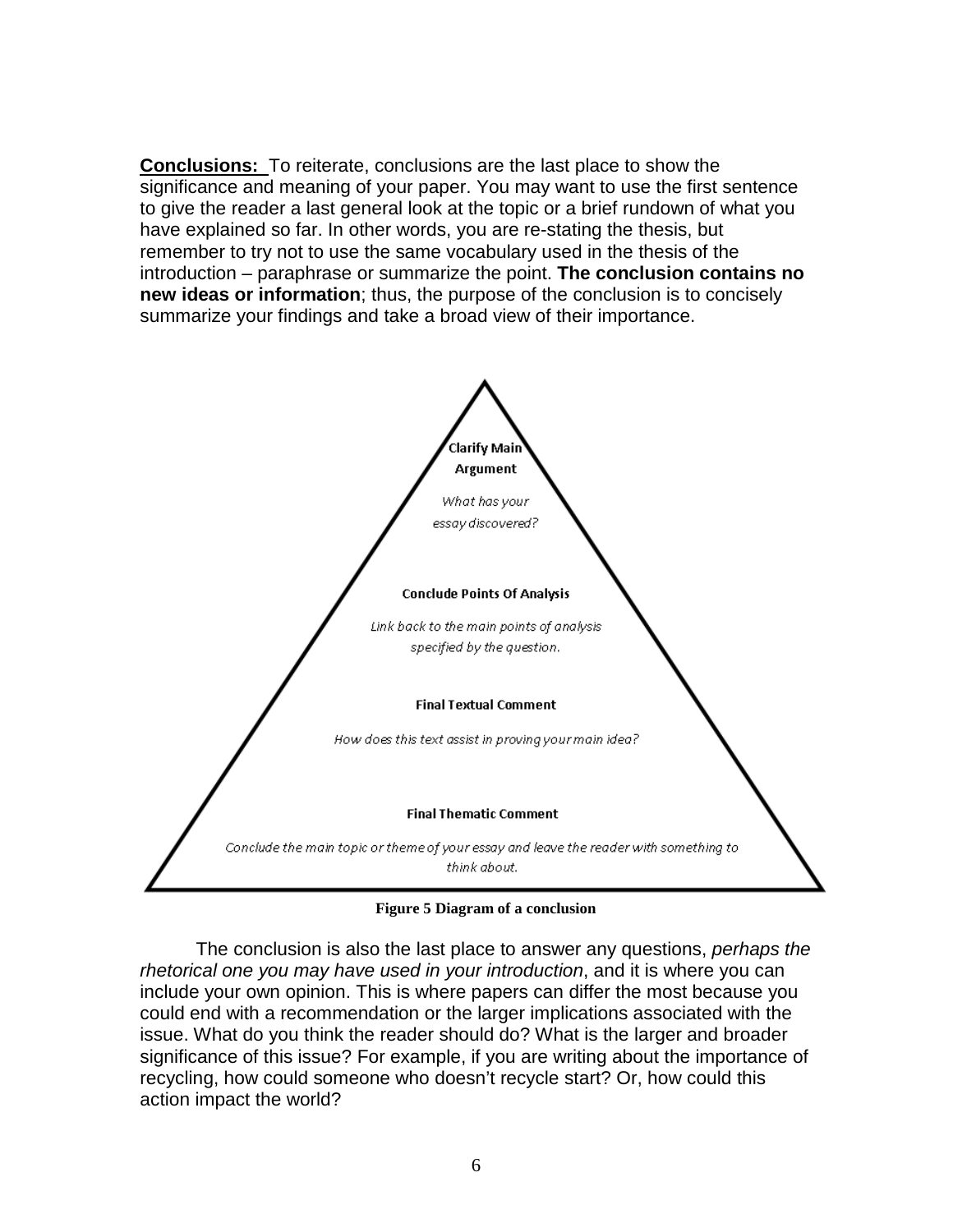# **Conclusion Checklist**

- **Did you answer any questions asked in the introduction?**
- **Did you remember to exclude any new ideas or previously unstated information?**
- **Did you summarize your main points and relate them to your rephrased thesis?**

## **Exercises:**

## **Exercise 1**

Match the thesis statements below with the correct type of introductory paragraph.

A. Economists have hypothesized that the 2008 Recession was a result of federal overspending, emigration of illegal immigrants, and overproduction of goods.

B. One should shop at Walgreen's instead of CVS because they offer a wider selection of goods, lower prices, and friendlier customer service.

C. Although getting in shape can seem difficult, it can be done through proper diet and exercise.

Expository: \_\_\_\_ Analytical: \_\_\_\_ Argumentative: \_\_\_

# **Exercise 2**

Create a thesis statement for the following introduction paragraph:

Education has always been thought of as a first-class ticket to the middle class. Due to recent economic problems, many college graduates are reportedly struggling to find employment consistent with the degrees they received. This has sparked many debates on whether or not college is worth all the money and effort that it requires.